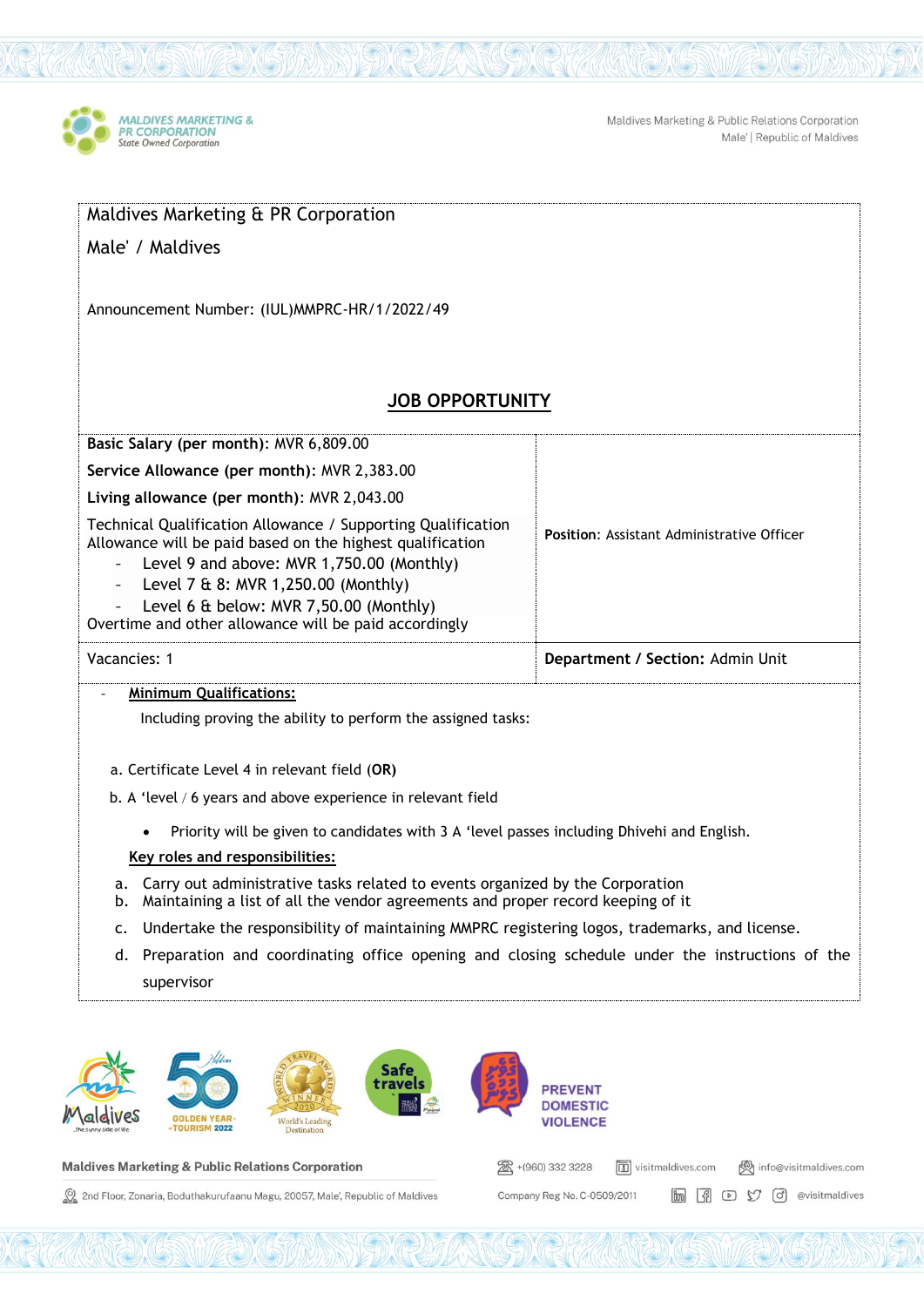

图 +(960) 332 3228

Company Reg No. C-0509/2011

visitmaldives.com

(ovisitmaldives.com

in F D V O @visitmaldives

## Maldives Marketing & Public Relations Corporation

2nd Floor, Zonaria, Boduthakurufaanu Magu, 20057, Male', Republic of Maldives